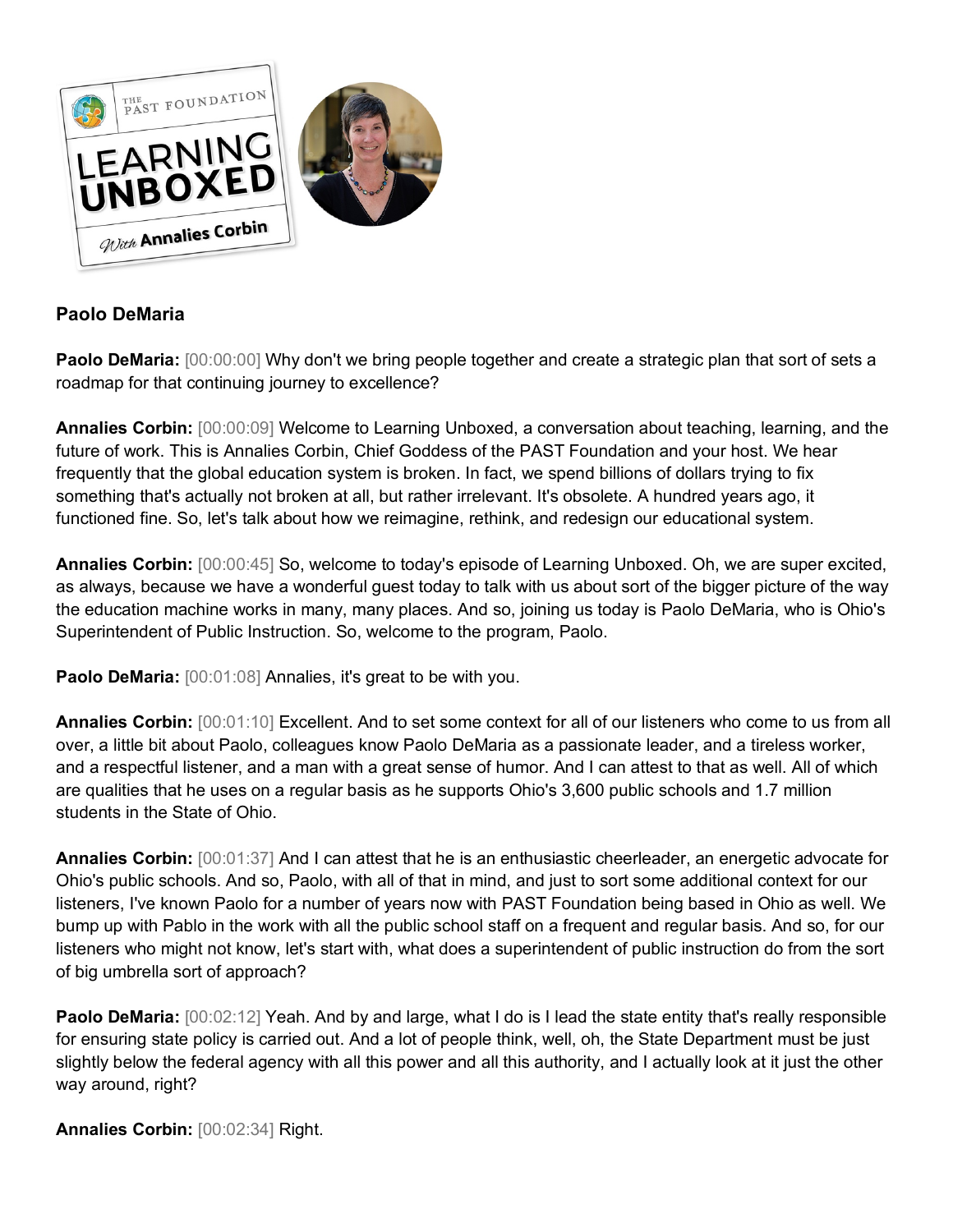**Paolo DeMaria:**  $[00:02:34]$  The real power in authority lies in the school building and at the school district level. And our job is really to try to create the conditions to make sure that those entities are in a position to be successful. And sure, the state might prescribe certain standards for what we want students to know and be able to do. We might prescribe certain standards for how we measure the success of the system and use that to create a feedback loop to say, okay, what do we see?

**Paolo DeMaria:**  $[00:02:58]$  How does that inform what state policy should be like? How does it inform supports for schools and districts? But ultimately, the great work happens there. And I won't say we're on the periphery, but we are in sort of service to the rest of the system, creating the conditions for success to take place in the interests of every student receiving an outstanding education.

**Annalies Corbin:** [00:03:18] And you've been very, very heavily involved in education and public education, and quite frankly, in public policy for much of your career in a variety of different roles over that career as well, but you have been sort of sitting in this seat now for a number of years.

Paolo DeMaria: [00:03:38] Yeah, five years.

**Annalies Corbin:** [00:03:40] For multiple, at this point, governors, right? And so, it is a role that often transcends politics in many ways, in many places, not always, not every state operates that way. But certainly, Ohio has the tradition of recognizing that this position is one that is a position of stability that's highly necessary. So, share with us just a little bit abou-

**Annalies Corbin:** [00:04:06] So, in addition to the aspirational, and then the day-to-day work that you're doing, you're also heading up initiatives, you're helping local communities, all these superintendents in schools and school districts around the state. Think about what the future might look like. So, give us a sense, for example, I know over your tenure as state superintendent, there are several bodies of work that you're super proud of that have had lasting impact on the state. Let's talk about a couple of those pieces.

**Paolo DeMaria:** [00:04:35] Well, let's start by talking about the state strategic plan. So, when I came into the agency, I found an organization full of amazing people, lots of great ideas, a really pretty strong policy context, but I found us to be a lot more reactive rather than proactive. And I also found us to be very much more, perhaps, compliance-oriented than service-oriented. So, one of the things I contemplated early on, working with the State Board of Education and others, was to say, why don't we bring people together and create a strategic plan that sort of sets a roadmap for that continuing journey to excellence?

**Paolo DeMaria:**  $[00:05:08]$  And so, we brought people together. We spent over a year. We had focus groups. We went out into the community. We had regional meetings at 13 places across the state, brought in a number of experts and convened little subcommittees. We emerged with a document called Each Child Our Future. And it lays out a whole—there's an infographic that shows the whole child right at the center, and then all the contributing factors.

**Paolo DeMaria:** [00:05:32] We've got a vision statement, a goal statement, and 10 sets of strategies. And one of the things that that plan really did was it helped to do exactly what I hoped. And that was shift us into more of a proactive. What are the things we should be doing to drive the system toward excellence? And how do we, as an agency, pivot to being more service and support-oriented rather than necessarily compliance-oriented?

**Paolo DeMaria:**  $[00:05:56]$  That doesn't mean we did away with the client's parts. There are just two things we have to pay attention to, both under federal law, under state law. But we can do it in a way that's actually, how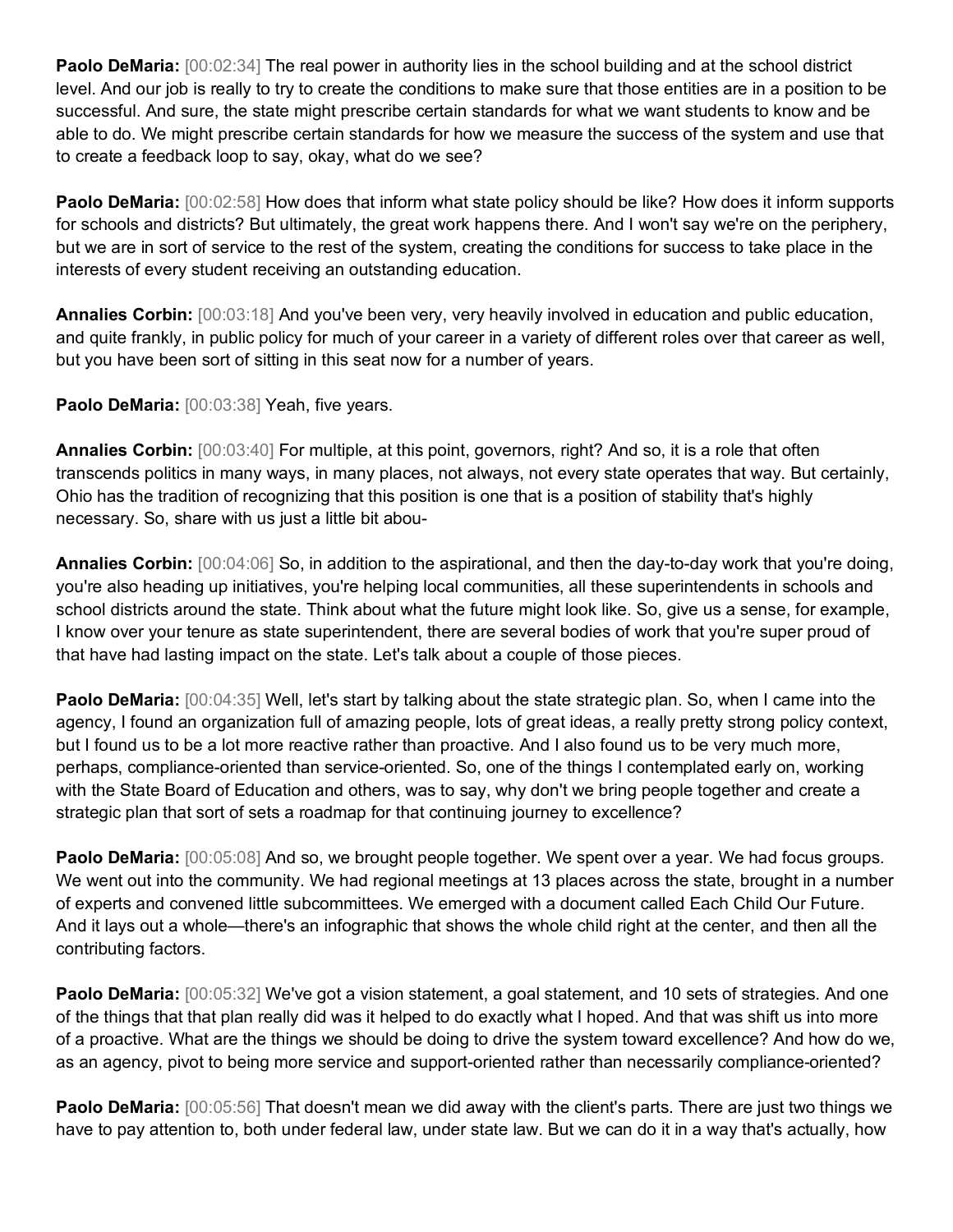do we help you as a school district to become excellent and to move on that road? And it really embraces this idea, there's no one size fits all. Every district is unique. Every building is unique.

**Paolo DeMaria:** [00:06:17] Every child is unique. Hence, the name, Each Child Our Future. And that if we collectively focus on meeting the needs of each child, that begins to help us improve as a system, and then also improve for each individual with the goal being each individual reaching success. So, that strategic plan then sort of form the foundation, because those 10 strategies then gave us the entree to say, okay, what kind of initiatives will we develop in each of those areas?

**Paolo DeMaria:** [00:06:49] One of the strip strategies was around literacy. Great. At the time, the federal government was putting some grants out among the states. And so, we applied for one of those grants, received a huge infusion of federal resources, and we put together a statewide literacy plan, and then started making grants to districts and schools that wanted to pivot their own approaches to literacy. And we did a lot of great work, and we applied for a second federal grant, and done even more work.

**Paolo DeMaria:**  $[00:07:15]$  We're seeing a lot of energy and momentum around how we improve the way we teach literacy, something so essential to the education process, and doing that across the state. And the other nine strategies, also everything from transforming high schools into much more powerful tools, places for transitioning to, and helping a student to find his or her success and what they wanted to do in the future to advancing the cause of early childhood education, to quality teachers, quality principals, excellent curricular materials and instructional practices, and on, and on, and on.

**Annalies Corbin:** [00:07:52] Yeah. And I remember this process, because I participated, like so many of my colleagues did. And it was a wonderful endeavor in part, and one of the things I did appreciate about the way that you approached this was there was a very deep reaching in to stakeholders. And I use that sort of phrasing very, very deliberately in terms of not just gaining and gaining input, but the actual ground level of how then would the deployment of these strategies actually in practicality work.

**Annalies Corbin:** [00:08:26] And ironically enough, for better or worse, you got to test a lot of this, when the big, bad bug came and showed up in the world, and we're still sort of in the grips of it. But I'm really curious, Paolo, how did all that fabulous foundational work that you did, how did that come to play in a moment of crisis that challenged so, so many? Because my standing back and sort of watching the work that you and the department did in the midst of trying to navigate the pandemic, and what it was going to mean for everybody, you know, from the outside looking in, it really appears that you reached in and leaned back on that work fairly heavily, and that it did, in fact, play a role in the decision making as you move forward.

**Annalies Corbin:** [00:09:13] So, in my mind, that says, hey, that foundational strategy work that was here, we leaned on it, and I suspect we also learned a lot about sort of where its gaps were. And we'll talk about that part in a minute, but share with us just a little bit sort of the more reflective component about that work. And then, this thing comes about, because you're not unique, not just in the US, but around the world, as leaders having to suddenly think about things differently.

**Paolo DeMaria:** [00:09:40] Yeah. So, going back to the structure, the plan, one of the core principles, and it's in a bright blue box in the center of the infographic is this notion of partnerships. When we went in to do the strategic plan, we knew that if we all work together, we will have a more powerful impact, because people will feel invested in the plan. And so, many times, the strategic plan sort of sits on the shelf, but ours, and I was concerned that maybe that would happen with this one, too, but so many people were invested in both its creation and in its success that it really brought lots of people together.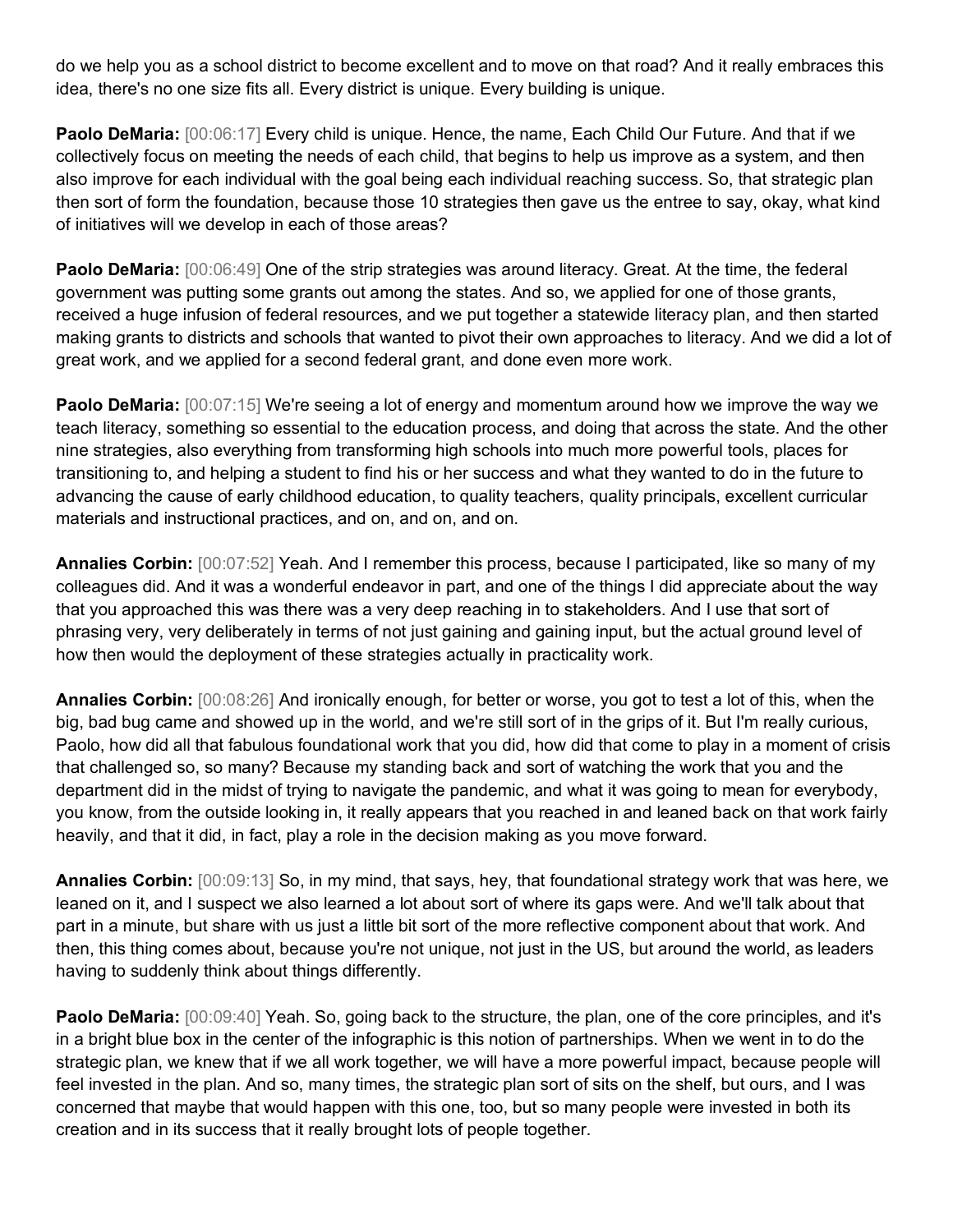**Paolo DeMaria:**  $[00:10:12]$  Now, what was interesting about the pandemic is it almost sort of drove us back into reactive mode, because suddenly, rather than being proactive, we had to sort of say, okay, there's this thing now that's disrupting everything, what do we need to do in terms of public policy frameworks? What do we need to do in terms of permissions, and compliance allowances, and so forth and so on, to accommodate that?

Paolo DeMaria: [00:10:35] But in addition to that work, our message loud and clear to everyone, and what people sort of migrated to naturally was, let's reach out to our partners. So, you saw many schools and districts, and partners defined in a very broad sense. I saw so many more teachers communicating with other teachers about how to use technology, how to leverage, or this isn't working for me, or I see that you're doing that, and it's really working, how can you help me?

**Paolo DeMaria:** [00:11:00] District to district superintendents talking to each other about the conditions they face, but then also, and in some ways, more robustly, engaging with local partners, whether that was the foundation community, the social services community, the advocacy community, other child caring organizations, the health care community, the mental health community, and so many strong partnerships that either existed and were amplified or were newly created. And no prior period was the relationship between local health departments and schools stronger than it has been over the last 18 months, because that was a necessary thing that had to take place for those entities to kind of oversee their respective missions in their communities.

**Paolo DeMaria:**  $[00:11:41]$  So, you're exactly right that the way we got through, and the other thing about partnerships is it really gives us some comfort and some support from an emotional and a mental perspective. We need to have that support that comes from mutual work towards a common goal in helping our kids to be successful, and safe, and well-fed, and had their health care needs tended to. That's what brought us together and really allowed so many, many communities in Ohio deal with the pandemic in a very successful way.

**Annalies Corbin:** [00:12:16] Yeah, and they did. And the other thing that I certainly appreciated about it, in hindsight, and we're still in the midst of it, but we've come through an awful lot, right? Part of that hindsight component of all of that is recognizing the value in seeing that our communities are so individual. And we all know that, we live that every day, right? We talk about it. We had this opportunity sort of in a different way to see it in real time. So, it was living out right before us all, right?

**Annalies Corbin:** [00:12:44] Because community on the east side of the state is going to react and deal with the situation very different than a community in the northern portion of the state, and so on and so forth. And we did see that play out in real time. So, one of things I'm really curious about sort of from your role and within the department is, how does dealing with something that is so different for everybody, how do you wrangle that?

**Annalies Corbin:** [00:13:09] Because that was not an easy lift, Paolo. I mean, no question whatsoever, because honestly, it was so different across the entire state. What was the premise that you used to sort of operate in that space to ensure that all the things that needed to get done as best we could do them with what we knew at the time was able to be implemented and deployed effectively? How do you do that?

**Paolo DeMaria:**  $[00:13:32]$  So, I think there are really two factors at play. One was all the long time that we developed a strategic plan, and even prior to that, one of my key attitudes has been there's no one size fits all. Ohio's a beautiful patchwork quilt of just like you said, you've got urban, you've got suburban, you've got rural agricultural, you've got Appalachia, and you've got a host of variety of different settings, and that's okay.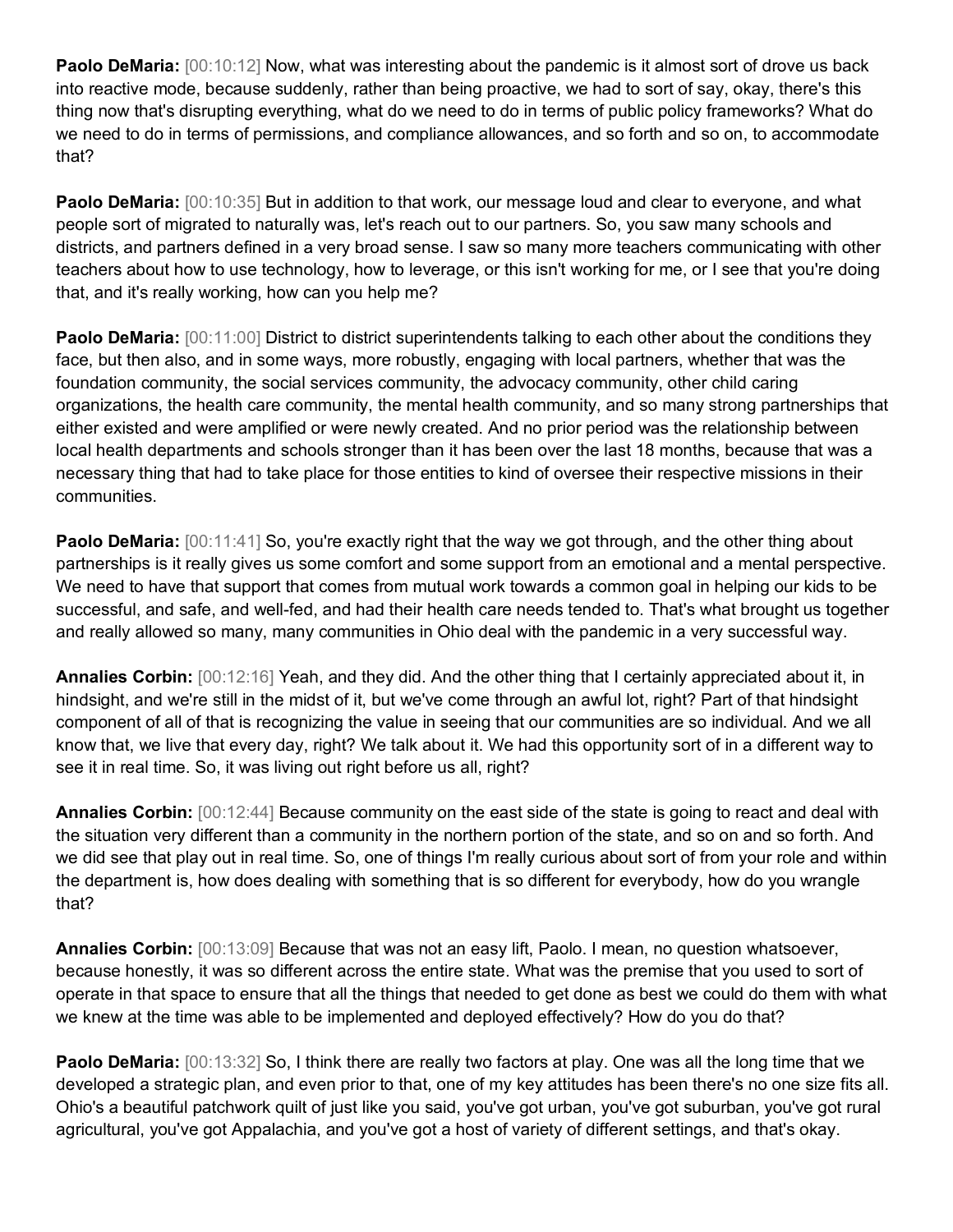**Paolo DeMaria:** [00:13:57] And every one of them has to sort of approach the educational undertaking in a way that fits their own context, their own student body, their own community values, and so forth and so on. So, if you start with that assumption and use that to guide you as you do the work, then that's a good starting point. The second key aspect is one of trust. You have to trust that both leaders, and teachers, and staffs working in a cohesive manner, and working with their boards and their communities, they're going to make good choices that meet the needs of their community.

**Paolo DeMaria:** [00:14:30] Now, I will be the first to admit that, sometimes, in local communities, there wasn't always agreement about what those right choices were. But I think it was okay to allow those communities, and frankly, every community to go through those debates and those struggles to arrive at a place where they felt like this is what's going to work for our students and also recognizing that there are choices to be made.

**Paolo DeMaria:** [00:14:55] And so, if a student was at home with an older adult that was immunocompromised or something, we understood and all districts understood that other alternative options had to be pursued. So, you saw a lot of remote learning. You saw a lot of sharing of ideas of how to do that, all the while that many, many schools, especially in some of our less populated areas and in rural communities, where back in school, pretty much from the very start of the 2020-2021 school year without much disruption. And so, every district handled things a little bit differently.

**Paolo DeMaria:** [00:15:31] And our goal really wasn't to try to tell anybody what to do as much as it was to help people understand what their options were, what approaches might be valid, and then let them decide for themselves while we created the policy context that allowed for that variability and maybe even a little more variability than we're actually used to in the regular course. So, it's that notion of trust and that notion of not trying to sort of say, we're just going to impose something that's going to fit everybody, that I think allowed us to have, by and large, a relatively smooth 2021 school year.

**Annalies Corbin:** [00:16:10] Yeah, as best as one could in the midst of a pandemic. Absolutely. And not every state took that approach. You didn't say it out loud, but I can, we work in multiple states. And some states, it really was a very top down, you will all do sort of approach. In other states, it was extremely hands off with zero guidance and people were wandering in the woods. In Ohio, you sort of, and your team took a different approach that was that sort of care and guided sort of opportunity, which I appreciate that very much.

**Annalies Corbin:** [00:16:42] I want to, recognizing that, yes, the pandemic was the thing that happened, it had lots of impact, we all know that, we don't need to continue that piece of debate, and we're still in it as we get ready to start the new school year, but I do want to shift gears a little bit, because one of the ancillaries that's going to come from the experience that we've all collectively had is tied to innovation.

**Annalies Corbin:** [00:17:02] And the reason I want to have this piece of the conversation is because Ohio has invested, and I don't necessarily mean that from a dollar standpoint, but has invested time, energy, and thought, and a lot of leadership around fostering and making innovation in education space not only okay, but the thing that we want to champion, right? And you, in particular, have done a lot of work in this space.

**Annalies Corbin:** [00:17:30] And so, I want to talk a little bit about the opportunity for innovation, not just sort of the standard sort of course that was part of strategic plan around innovation, but also the things that we've learned from the pandemic and how that then you believe translates to the opportunity for innovation in schools or in education. So, what are your thoughts about that?

**Paolo DeMaria:** [00:17:52] Well, I mean, I am a big advocate for innovation. And I think what happened is we have been talking about using technology in education for years, and years, and years. And I've often said to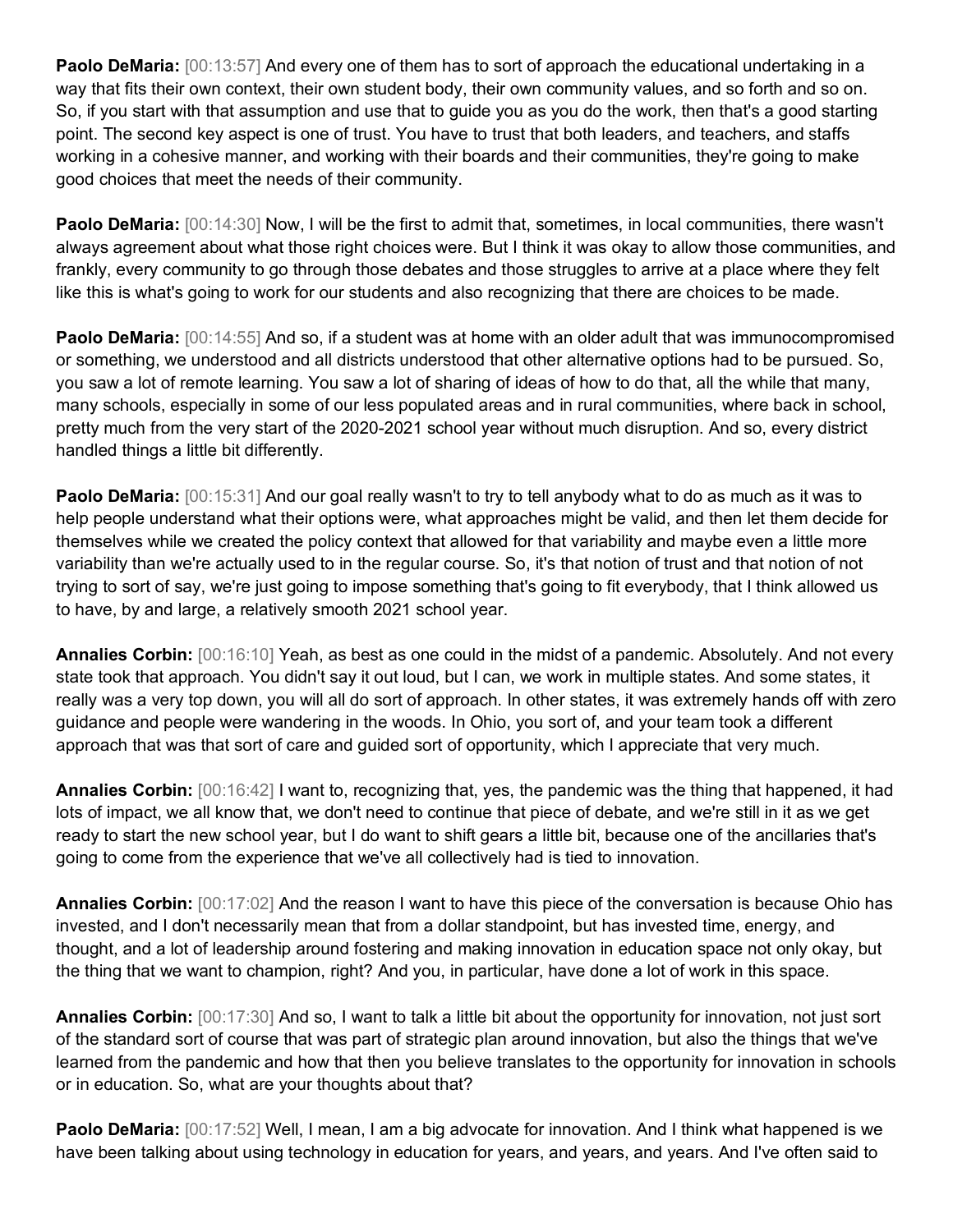audiences that this microscopic virus did more to expose educators to how to use technology, both well and not well, than any other policy, or incentive program, or investment that we've ever made.

**Paolo DeMaria:**  $[00:18:19]$  I remember some of the state's earliest investment in Schoolnet and other programs to put technology in the classroom. We spent millions and millions of dollars. And all over the state and the country, education systems have been investing. This little virus did more to actually hold people in, and say, okay, now, you have to understand more. Now, you may not like it, and it may not work as seamlessly as you'd like, especially if you're just beginning to use it and think about how this works, but we had a huge learning experience around technology.

**Paolo DeMaria:**  $[00:18:50]$  And I think that opened a lot of people's eyes to exactly the word you used to this notion of innovation. Because while, generally, online learning got painted in a relatively poor light in the media, educators actually saw it in a much more nuanced way. And they saw that there were, in fact, a number of students that actually benefited from it, that actually operated well in that setting.

**Paolo DeMaria:**  $[00:19:16]$  And so, those educators are starting to think about, okay, I'm going to build that in. And part of that means, it really drove home this message of, a classroom, pick your number, is it 19? Is it 22? Is it 25 students? It's really a collective of different personalized learning experiences. And the best teachers are going to be able to figure out, how can I make an engaging, and enriching, and a strong learning environment for each one of them in maybe a different way?

Paolo DeMaria: [00:19:45] How do I allow for more student self-directedness? How do I create an engaging learning environment that really makes that student want to work? Maybe I'm doing more project-based learning. Maybe I'm doing more STEM approaches in my classroom. Maybe I'm doing things that speak to a child's aspirations. Maybe I'm infusing more work-based learning opportunities or out-of-school learning opportunities.

**Paolo DeMaria:** [00:20:09] I think this unleashing of the idea of different than what we used to do, especially for many, many people who are sort of just used to, I get to school, this is my classroom, this is how they do, now, thinking about, okay, I can do things differently, and each student could have an even more powerful learning experience. And so, I think the climate is really right.

**Paolo DeMaria:** [00:20:33] And some of those communication infrastructures, those teacher-to-teacher superintendents, the superintendent, new partnerships, new relationships that emerge, I think, create the conditions where that innovation can really grow and prosper, but it has to also start with, there's a dispositional aspect to it, right? You have to be willing to say, you know what, I'm going to try something different.

**Paolo DeMaria:** [00:20:56] And the thing I love about educators is that that notion is built into the DNA that most educators that I know, that idea of, different is okay if it's going to work. I'm always looking for ways to improve what happens in my classroom, improve the outcomes for my students, I'm open to that. Now, I may be a little cautious, because if I don't have the time to really work it out, or if I don't have the support from a coach maybe or another teacher that's doing it, or if I don't really have the confidence that it's going to make a difference, then maybe I'm a little hesitant.

**Paolo DeMaria:** [00:21:27] And that's where great leadership and great school culture enter into the equation, because it's the leadership and the culture combined with the willingness to take some risks, but also work through the successes and the failures that come with that risk that really result in that climate that fosters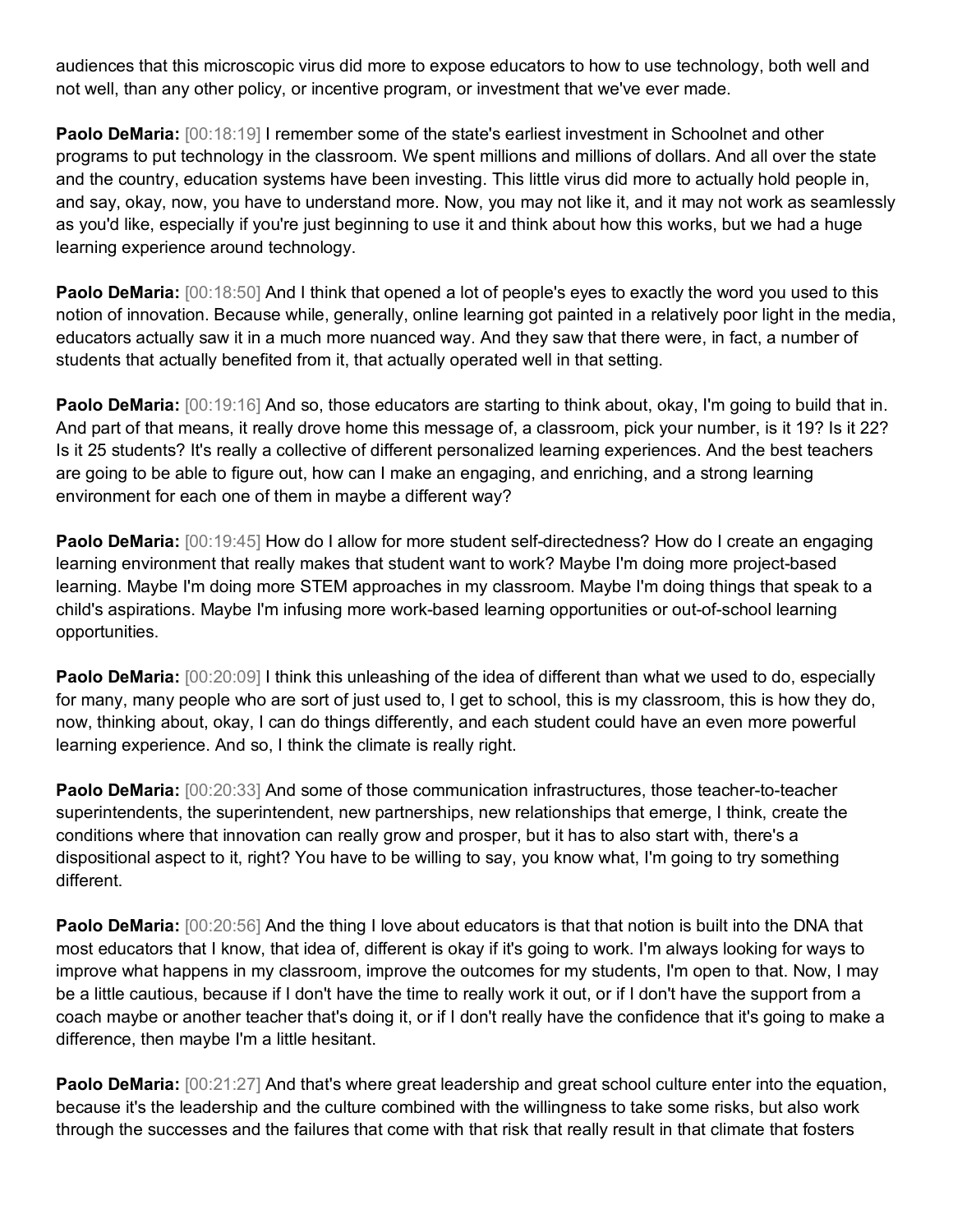innovation and can really show that innovation really can make a difference, and set you on a new trajectory, and build its own momentum once you get going.

**Annalies Corbin:** [00:21:51] Yeah, absolutely. And I agree with that 100%. One of the things that I had to chuckle, you needed to chuckle many of the days, because we just need it. Otherwise, we crawl under a rock and cry, right? So, one of one of the chuckles that I had over the years of working with a variety of schools, and school settings, and individual teachers, and I will remember early in my career of working with schools in front of this innovation and transformative space a conversation I had with a teacher, and I can't remember, middle school, high school teacher.

**Annalies Corbin:** [00:22:24] There was actually here in Central Ohio, one of our schools, and the teacher was talking about the struggle with communication and with technology, back to your point. And this is a teacher who had not utilized a lot of technology. And when you boil down, the reality is this lack of experience, confidence, and a little bit of fear of that thing might know more than I do, and what do I do with that? Right?

**Annalies Corbin:** [00:22:47] But the other piece of it is just not being in the habit of relying on and utilizing technology. And this story came to play, because we discovered, as we're trying to onboard a teacher into using a new technology, that she had never opened her email, ever. As long as she had had her school email, she had never opened it, because she was afraid of it.

**Annalies Corbin:** [00:23:07] And one of the things that was really intriguing and the reason I chuckled is because, suddenly, not only does everybody have to open their email, but then they had to learn all these new things really, really, really quickly. And although to your point, it might be a little stressful, there might be some hesitance, you're hoping for all the components to get in.

**Annalies Corbin:** [00:23:25] At the end of the day, though, we did collectively see, even our most reticent, suddenly roll up their sleeves and dig in, because the moment provided that. So, I use all of that sort of bit of story to sort of ask the question, when we think about the work that the state has done and the investment that has been made, there's been numerous throughout the pandemic, and as we think about the innovation space moving forward, where's that next sort of sweet spot?

**Annalies Corbin:** [00:23:57] And I don't mean to hold you to it, but I'm just pie in the sky here, because I think there's a lot of conversation that's happening across many, many, many states around where and how do we make the next set of strategic investments as it relates to education, and I don't just mean mean money, obviously, to bring us to a new experience, that new vision of education that you really sort of lead with, quite frankly, Paolo, here, so that we don't slide back? How do we do that?

**Paolo DeMaria:** [00:24:26] Well, again, I think part of it starts with having a vision and also recognizing that that vision for greatness goes to each child. That's why I keep coming back to, and I'm not exactly sure the process that we used to arrive at the title for the strategic plan, but I think about it every day, is that notion of each child. At some point, the educational system started out actually very individualized, became more industrialized, right?

**Paolo DeMaria:** [00:24:55] And now, we're getting back to, what is it going to take to help each student get on that path for success? So, first, there's a recognition that that's our obligation. And this really dovetails with the equity agenda. So many times, people think about the equity agenda, and they try to silo it into different identities and different—but it's really when you draw it down to its very essence, it's about, every student has a different mix of identities.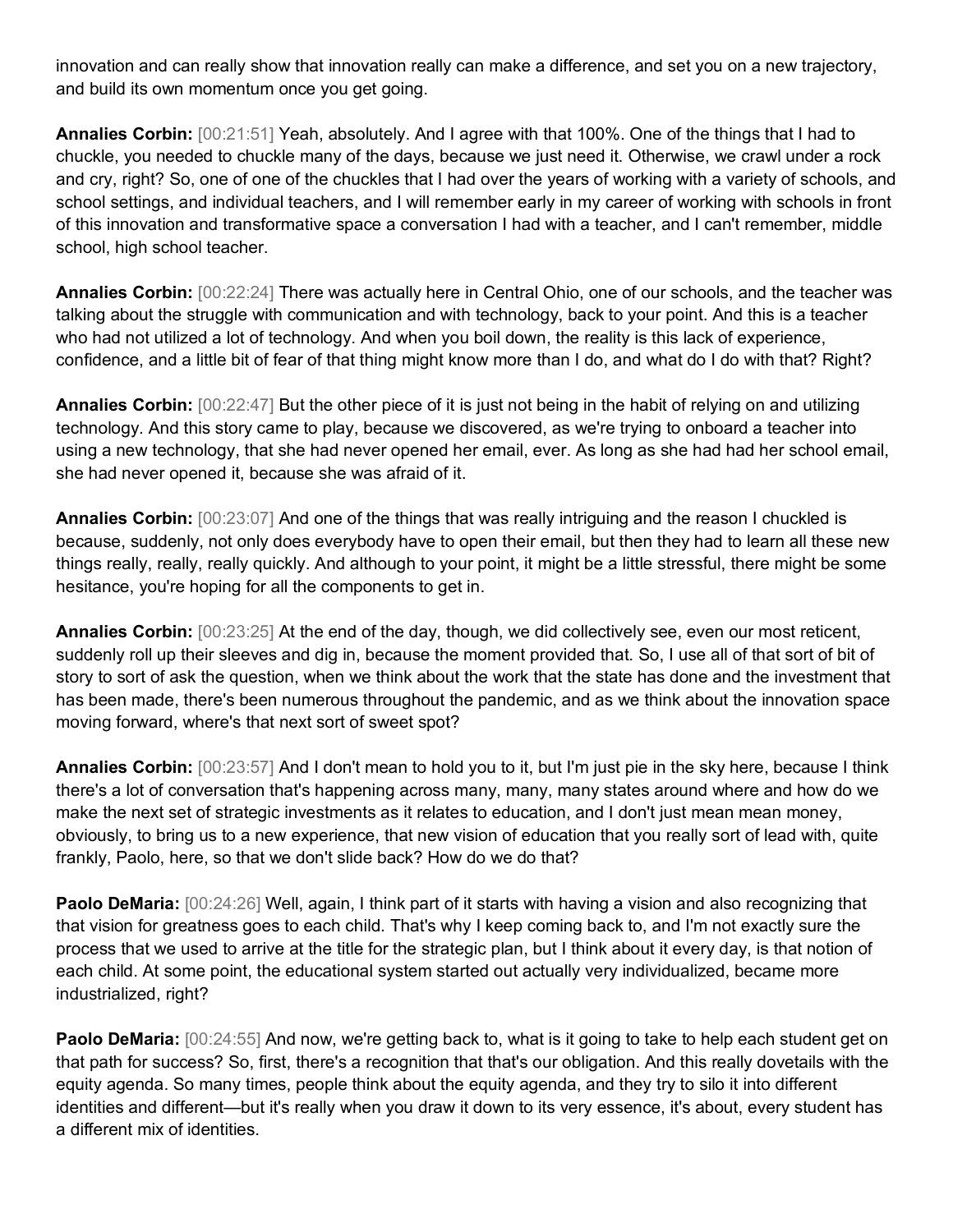**Paolo DeMaria:** [00:25:21] And we have to sort of embrace that and also make sure our belief is such that every student can succeed. You might have an IEP, you might be in a low-income household, you might be in a foster care setting, you might have asthma or diabetes, that doesn't make really a difference to the ultimate goals. There are successful people with all of those circumstances and our obligation is to help each child succeed to the point of their capability.

**Paolo DeMaria:** [00:25:54] And we should never say no. I don't think Suzy can handle this or I don't think Jimmy's going to be able to manage that, because in 99.99 out of 100, kids will always exceed our expectations. I don't think a child can use a laptop like that. Sure, they can. I don't think this child is going to be able to do this new reading program. Of course, they can. And time and time again, it's been proven that students are hungry for challenging opportunities and they will rise to the occasion if given the supports that they need.

**Paolo DeMaria:** [00:26:28] So, I think to your point, it starts with that realization, and then an exploration and this infusion of personalized learning approaches, mastery learning approaches, not being satisfied and not being—I always use the example of, who thought it was a good idea that if a student gets a D in Algebra 1, that we should just put them in algebra 2, right? I mean, there's no point.

**Annalies Corbin:** [00:26:55] That's crazy. Yes.

**Paolo DeMaria:**  $[00:26:58]$  Or, that we passed a student who failed fifth grade or just barely got a D in fifth grade reading, and we put them in sixth grade, right? There's no logic to that. And we have the capability, without robbing opportunity from other students, to help ensure that each student continues to grow, and learn, and gets the attention they need. Because if we are sure when a student has a successful experience, they're more excited about learning, they're more engaged about learning, and they create their own momentum, rather than being put in a place where we know they're not necessarily going to succeed, and that creates its own challenges, and yet our system is stuck in many respects.

**Paolo DeMaria:**  $[00:27:42]$  And this is the hard part, because you went to school and your parents went to school. And this idea of grade levels, it's all ingrained in our society. The school calendar is ingrained in our society. And great, ABCD mastery. I don't know what mastery is. I know what ABCD is. And if you think about it, it's such, in some ways, a silly concept, because we really want everybody to master, I want everybody to get an A, and yet people sometimes revolt against, well, everybody getting an A, that can't be right. So, we have to break through some of those paradigms. And we can interweave them. There are ways to do that so that people still understand what's happening in their child's classroom without feeling like, oh, my gosh, if you're abandoning grade levels or grading, what does that mean?

**Paolo DeMaria:**  $[00:28:28]$  Because we've seen places work through those realities, but the point is, if we want students to succeed and each child to succeed at some level, then we have to commit ourselves to personalization, customization, and a mastery basis that really reflects and embraces the differences that students bring, the different paths they might choose, and their own aspirations, and inspirations, and desires, because ultimately, that recipe of recognition, and cultivating student's desires, and then making an engaging learning environment will ultimately lead towards that vision of each child being successful.

**Annalies Corbin:** [00:29:08] Absolutely. Without question. And we all want to see us get there, right? So, it's definitely speaking a language we absolutely appreciate at PAST. As we sort of think about wrapping up our conversation, you have announced that you are retiring. And so, passing the baton to someone else. And so, I would really love the opportunities to sort of close our conversation today with sort of asking you, thinking about that moment where you step back and somebody else has to sort of step into the process that you've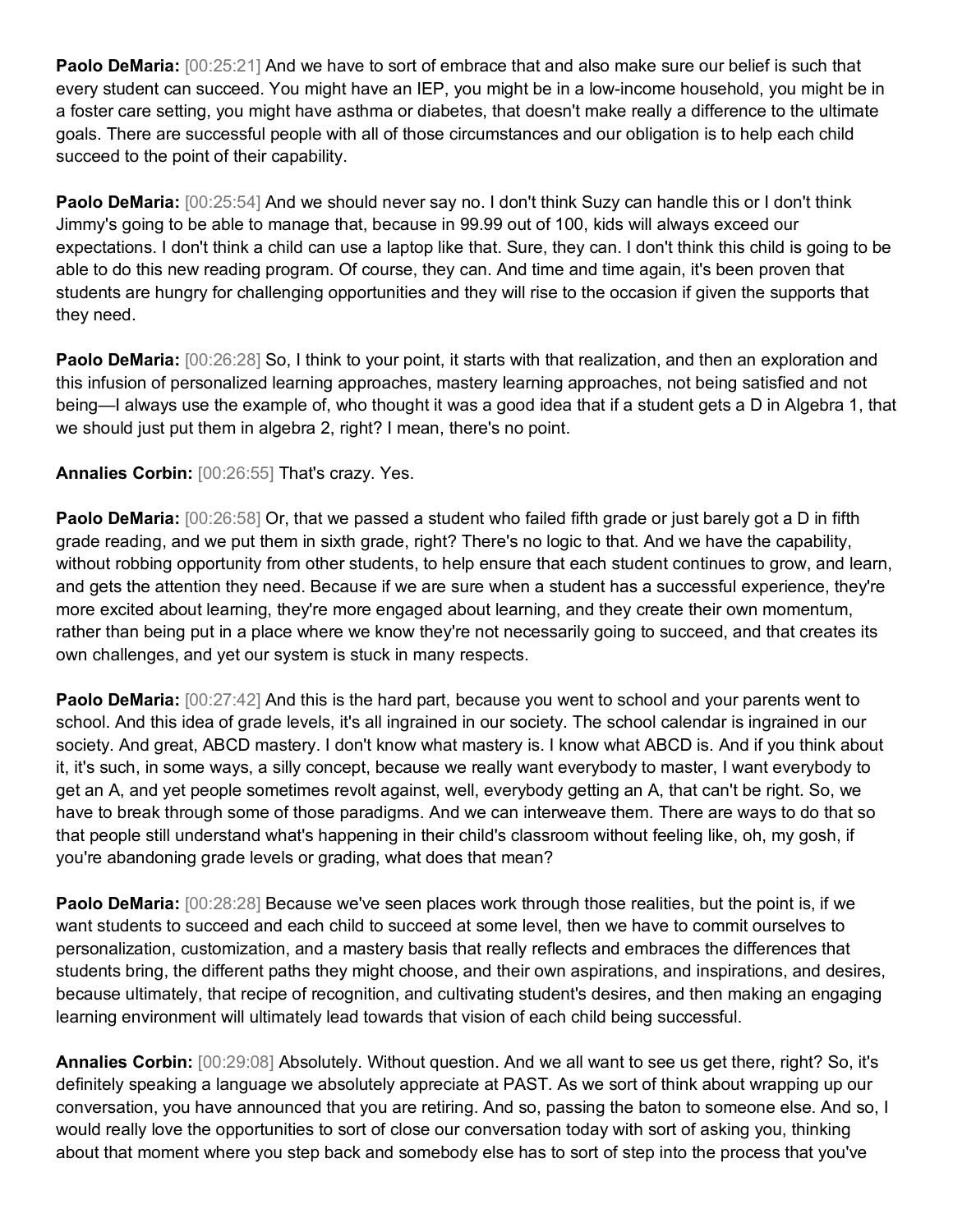laid the groundwork for, where do you see, you're having that conversation with that next individual, say, here are the things that you want to be, not aware of or even mindful of.

**Annalies Corbin:** [00:29:56] But from your own aspirational work, the career that you've led, when you think about the potential that the education of Ohio has, what is that thing out there that's sort of a golden orb almost if you sort of think about, if we could, that maybe we should? What would that thing be, or maybe there are multiples, just sort of recognizing that as you step away, what is your message back to those that are slogging along here?

**Paolo DeMaria:** [00:30:27] Well, first of all, let's not call it slogging along, because it's a joyful pursuit, which is, at various points in my career and choices about what areas, what fields I could go into, and I chose education because of the amazing people that work each and every day in this joyful effort of shaping our future, right? It's a very creative endeavor, because we are taking these young people, and building in them, and allowing them to acquire the knowledge and skills that are going to make our future. These are our future, our leaders, our entrepreneurs, our innovators, our businesspeople, our safety forces, on, and on, and on, and on.

**Annalies Corbin:** [00:31:08] And these kids are amazing.

**Paolo DeMaria:**  $[00:31:10]$  They are. So, one thing is never forget that. Never forget the joy that we should bring to this work and that it ought to be joyful for students, too. That's why this whole idea of student engagement, so many times, high schools and transforming high schools, I think, is something that we're going to see a lot more, because people are beginning to understand that there are a lot of students who are engaged, that they're going to have a kind of lockstep around this plan that somebody else has come up with, and I'm going to college, I'm not really sure how it's going to all fit together.

**Paolo DeMaria:** [00:31:38] But we really have to take a step back and say, who are you? What do you want? What are your passions? And how do we make this interesting, so math has meaning, and literacy has meaning, and literature has meaning, and science has meaning to you in what you want to do with your life? It's a perfect time to do that. So, this is my long-winded way of saying, what I really hope for is a continued commitment and a culture of improvement, and not just at an individual level, but at a systemic level, always looking for things that will allow us to be better at what we do, and help more and more students to be successful.

**Paolo DeMaria:** [00:32:13] And some of that will come down to great leadership skills. Some of it will come down to the culture. I love thinking about the school as kind of an organism, as a singular entity, where all the pieces and parts have to work together, but that means you have to have a shared language and a shared vision, and the ability to talk to each other, look at data, look at what you're doing, and whether it's working or not, and feeding back and refining what you're doing or rethinking what you're doing when you see that it's not really making a difference.

**Paolo DeMaria:** [00:32:41] And as your student body changes, the way you address the needs of that student body and what you're doing also changes with each class, or with each decade, or what have you. So, the sense of a real culture of improvement, a culture of feedback, a culture of excellence if we commit ourselves that we can get there, because the reality is we can find schools and districts that do that each and every day today, and we know that more and more could do the same thing if they structure themselves and commit themselves to being in that sort of improvement mode and nurture the systems that allow them to excel. I think we've got a great opportunity, because we've got this huge investment of federal resources.